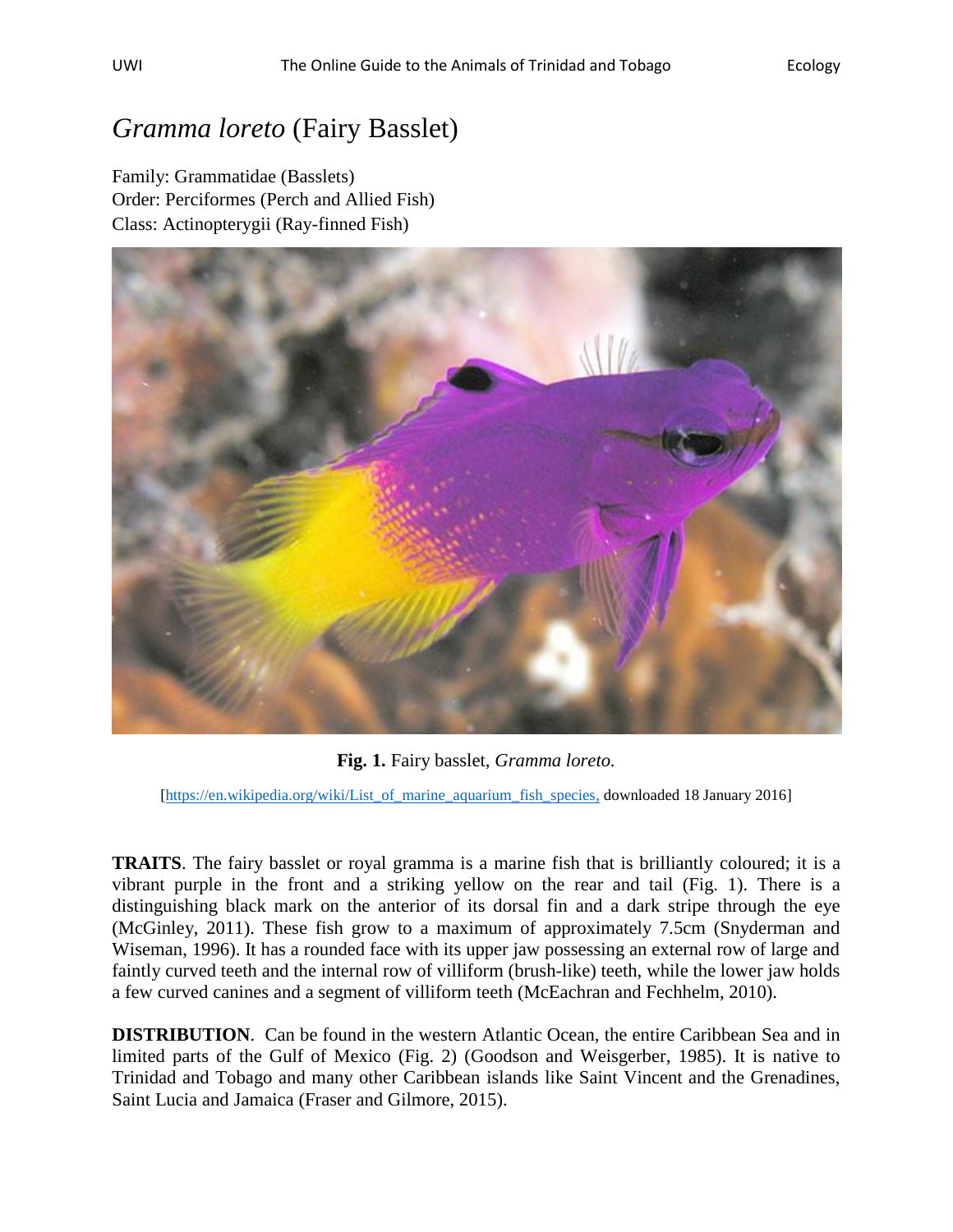**HABITAT AND ACTIVITY.** Existing mainly in tropical coral reefs, with other basslet species (Fig. 3), the fairy basslet is observed at depths of 1-70m (McGinley, 2011) and feeds on mainly plankton (Snyderman and Wiseman, 1996). It favours swimming upside down under overhangs, with its belly towards the roof (Fig. 4), and occupies areas of high vertical relief near coral heads, overhangs, ledges or walls and caves (Richards, 2005). It is considered a shy species of fish and is usually observed in small groups (Du Toit and Cambouris, 2014).

**FOOD AND FEEDING.** The fairy basslet is carnivorous and feeds on invertebrates and sometimes on smaller fish (Biasiola, 2000). Their diet mainly consists of plankton that descend near the reef, and crustaceans discovered at the sea bed or reef base (McGinley, 2011). Occasionally it feeds on ectoparasites located on the bodies of other fish (Fraser and Gilmore, 2015) and feeds mainly during the day. Larger fish inhabit areas with a high food source (Schofield, 2016) while juveniles feed at the back of the group in areas of low prey density.

**POPULATION ECOLOGY.** Group territorial; it exists in a community of 1-10 fish where all guard a particular area (McGinley, 2011). Usually observed between depths of 1-30m (Fraser and Gilmore, 2015). A superiority ranking is established among the group according to size, where the bigger fish dominate others (Schofield, 2016). Over an observed period the population growth was fairly stable with increases occurring favourably in July to September and decreases in early spring (Fraser and Gilmore, 2015), and there is limited dispersal to different areas.

**REPRODUCTION.** They become distinguishably male or female when the males are approximately 30mm long and the females are about 25mm (Schofield, 2016). Fairy basslets are unisexual or gonochoristic in that the two sexes are distinct and separate from each other. The males build nests in small openings in the substratum (Fraser and Gilmore, 2015). During the breeding season they tend to group in a polygynous manner where one male mates with several females (Schofield, 2016). Reproduction occurs at dawn (Schofield, 2016) during the months of February to June when the females journey to the male's nest in order to lay eggs and in turn the males care for the eggs (Fraser and Gilmore, 2015). The males are important in the care of the eggs by protecting, securing, maintaining and cleaning the den (Fraser and Gilmore, 2015). The eggs are developed within 10-11 days (McGinley 2011) at a temperature of 23-27˚C (Schofield, 2016). Once hatched the larvae enter a planktonic state (McGinley, 2011). The hatched larvae are characterised by pigmented eyes and are 2.9-3.8mm long; their jaws are well developed and they have little yolk (Schofield, 2016).

**BEHAVIOUR.** Males tend to display paternal behaviour in the care for their eggs (Fraser and Gilmore, 2015). Larvae leave the nest and live in the plankton until an optimum size is achieved and they become juveniles (McGinley, 2011). Juveniles usually reside at the rear of the group in areas of low prey density and high predator density. Groups typically contain one or two larger males, several females and some smaller males and juveniles, and members rarely leave in an attempt to join another aggregation (Schofield, 2016). These fish are considered group territorial (McGinley, 2011) and are often observed swimming upside down (Fig. 4).

**APPLIED ECOLOGY.** The fairy basslet is a habitual aquarium fish and as a result of it being raised in confinement its population density in its natural environment has declined. It is also an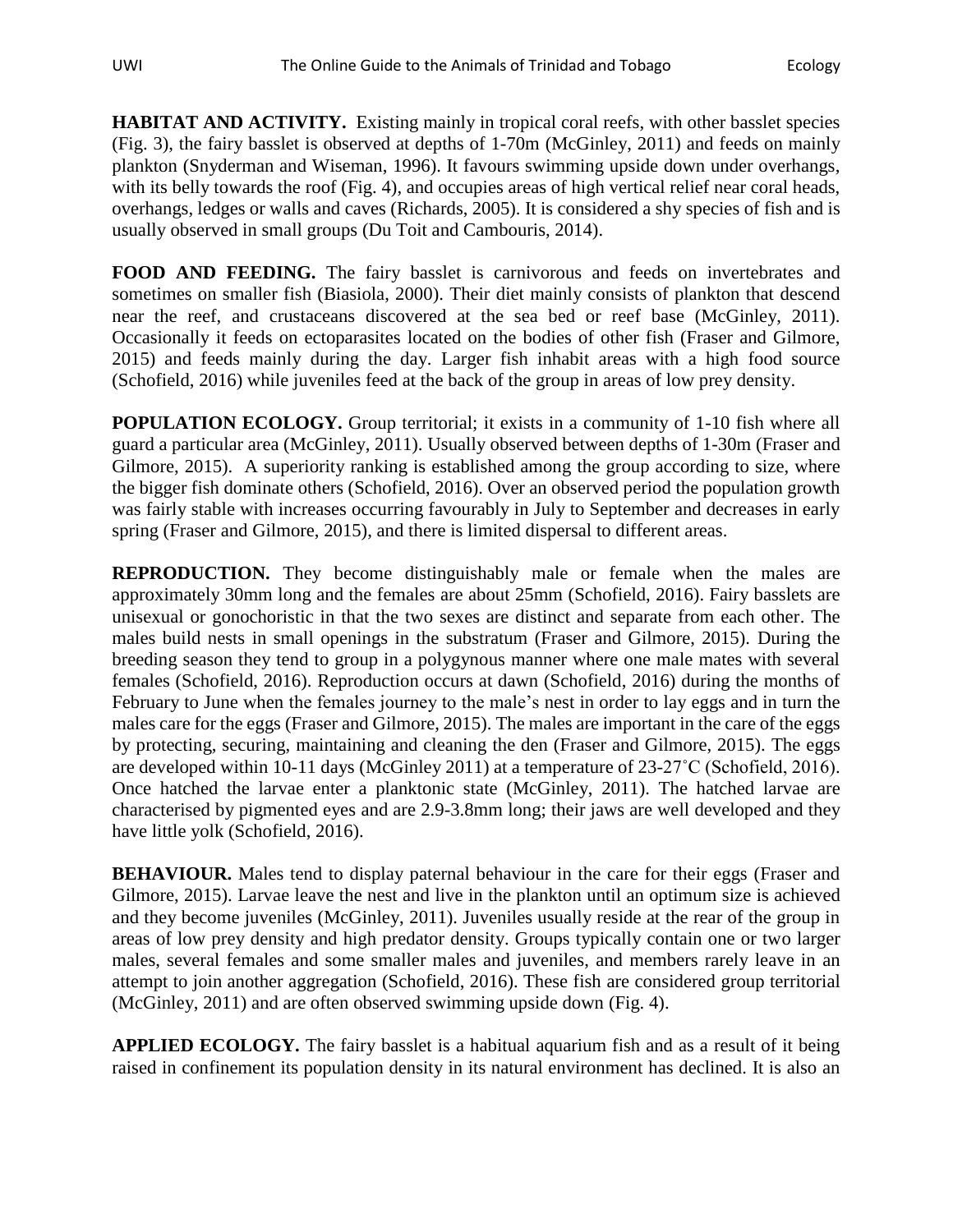attainable prey for lionfish because they are small and live near the sea bed (Fraser and Gilmore, 2015).

## **REFERENCES**

Biasiola, G. C. (2000). The saltwater aquarium handbook. New York: Barron's Educational Series Inc. Du Toit, O. and Cambouris, S. (2014). Maine fishmates. North Carolina: Lulu Press.

- Fraser, T. and Gilmore, G. (2015). *Gramma loreto*. Retrieved from The IUCN Red List of Threatened Species 2015: [http://dx.doi.org/10.2305/IUCN.UK.2015-2.RLTS.T185921A1789128.en.](http://dx.doi.org/10.2305/IUCN.UK.2015-2.RLTS.T185921A1789128.en)
- Goodson, G. and Weisgerber, P. J. (1985). Fishes of the Atlantic coast: Canada to Brazil, including the Gulf of Mexico, Florida, Bermuda, the Bahamas, and the Caribbean. California: Stanford University Press.
- McEachran, J. D. and Fechhelm, J. D. (2010). Fishes of the Gulf of Mexico: scorpaeniformes to tertaodontiformes, volume 2. Texas: University of Texas Press.
- McGinley, M. (2011). *Fairy basslet*. Retrieved from Encyclopaedia of Earth:<http://eoearth.org/view/article/152728/>
- Richards, W. J. (2005). Early stages of Atlantic fishes: an identification guide for the Western Central North Atlantic, volume 1 and 2. Florida: CRC Press.
- Schofield, P. J. (2016). Gramma loreto. Retrieved from USGS Nonindigenous Aquatic Species Database: <http://nas.er.usgs.gov/queries/factsheet.aspx?SpeciesID=723>
- Snyderman, M. and Wiseman, C. (1996). Guide to marine life: Caribbean, Bahamas, Florida. New York: Aqua Quest Publication.

## Author: Meagan Smith

Posted online: 2016



**Fig. 2.** Fairy basslet geographic distribution.

[\[http://biogeodb.stri.si.edu/caribbean/en/thefishes/species/3566,](http://biogeodb.stri.si.edu/caribbean/en/thefishes/species/3566) downloaded 25 January 2016]